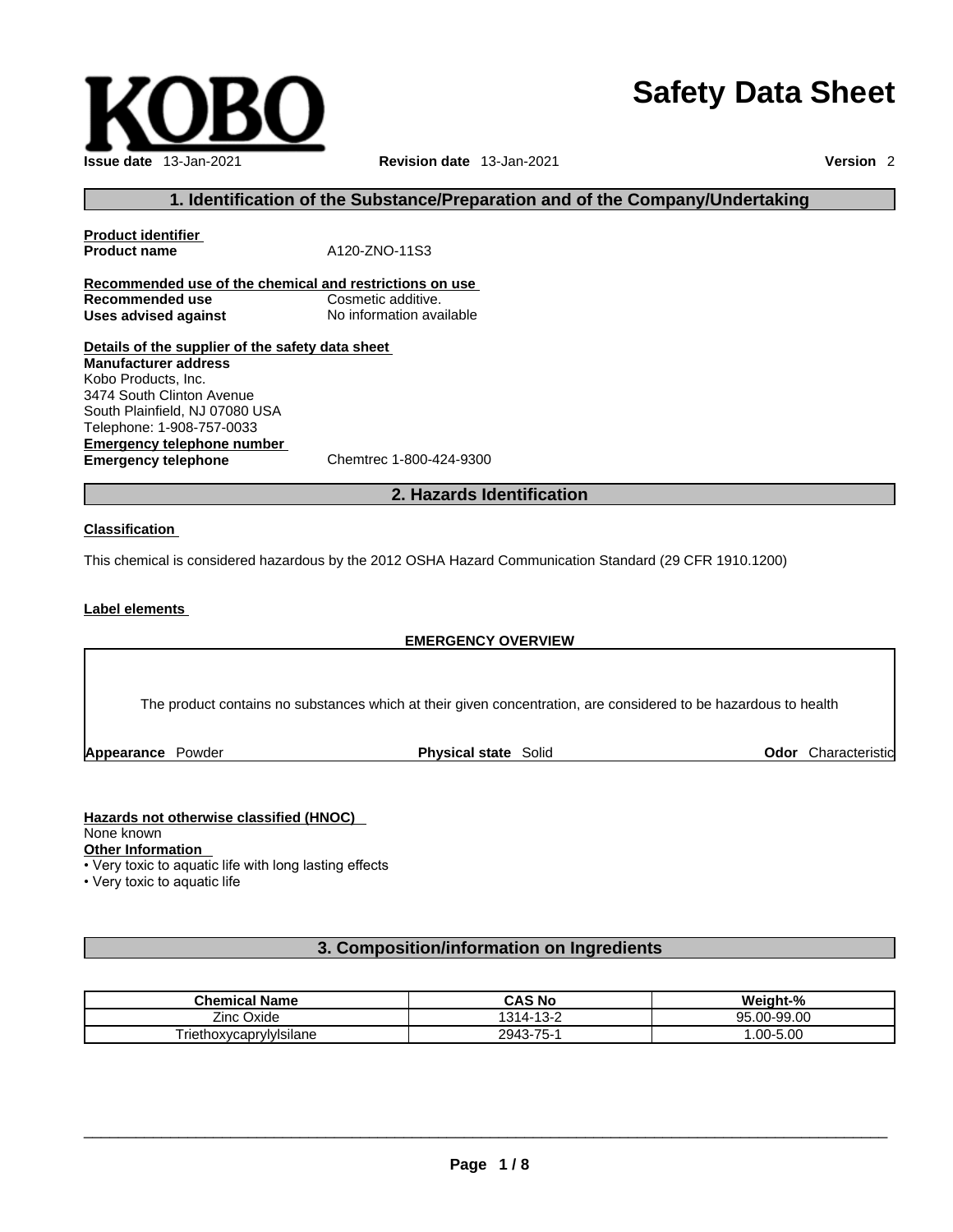| 4. First aid measures                                                      |                                                                                                                                    |  |  |
|----------------------------------------------------------------------------|------------------------------------------------------------------------------------------------------------------------------------|--|--|
| <b>First aid measures</b>                                                  |                                                                                                                                    |  |  |
| <b>General advice</b>                                                      | If symptoms persist, call a physician.                                                                                             |  |  |
| Eye contact                                                                | Rinse immediately with plenty of water, also under the eyelids, for at least 15 minutes. If<br>symptoms persist, call a physician. |  |  |
| <b>Skin contact</b>                                                        | Wash off immediately with soap and plenty of water while removing all contaminated<br>clothes and shoes.                           |  |  |
| <b>Inhalation</b>                                                          | Remove to fresh air. If breathing is irregular or stopped, administer artificial respiration.                                      |  |  |
| Ingestion                                                                  | If swallowed, do not induce vomiting: seek medical advice immediately and show this<br>container or label.                         |  |  |
| Self-protection of the first aider                                         | Use personal protective equipment as required.                                                                                     |  |  |
| Most important symptoms and effects, both acute and delayed                |                                                                                                                                    |  |  |
| <b>Symptoms</b>                                                            | Product dust may be irritating to eyes, skin and respiratory system.                                                               |  |  |
| Indication of any immediate medical attention and special treatment needed |                                                                                                                                    |  |  |
| Note to physicians                                                         | Effects of exposure (inhalation, ingestion or skin contact) to substance may be delayed.                                           |  |  |

# **5. Fire-fighting measures**

#### **Suitable extinguishing media**

Use extinguishing measures that are appropriate to local circumstances and the surrounding environment.

**Unsuitable extinguishing media** No information available.

#### **Specific hazards arising from the chemical**

None in particular.

**Explosion data Sensitivity to mechanical impact** None. **Sensitivity to static discharge** 

#### **Protective equipment and precautions for firefighters**

Use personal protective equipment as required.

# **6. Accidental release measures**

## **Personal precautions, protective equipment and emergency procedures**

| <b>Personal precautions</b>                          | Use personal protective equipment as required. Wash thoroughly after handling. Avoid<br>creating dust. Avoid contact with eyes. |
|------------------------------------------------------|---------------------------------------------------------------------------------------------------------------------------------|
| For emergency responders                             | Use personal protective equipment as required.                                                                                  |
| <b>Environmental precautions</b>                     | Collect spillage. Do not allow into any sewer, on the ground or into any body of water.                                         |
| Methods and material for containment and cleaning up |                                                                                                                                 |
| <b>Methods for containment</b>                       | Prevent further leakage or spillage if safe to do so                                                                            |
| Methods for cleaning up                              | Avoid creating dust. Sweep up and shovel into suitable containers for disposal.                                                 |
| Prevention of secondary hazards                      | Clean contaminated objects and areas thoroughly observing environmental regulations.                                            |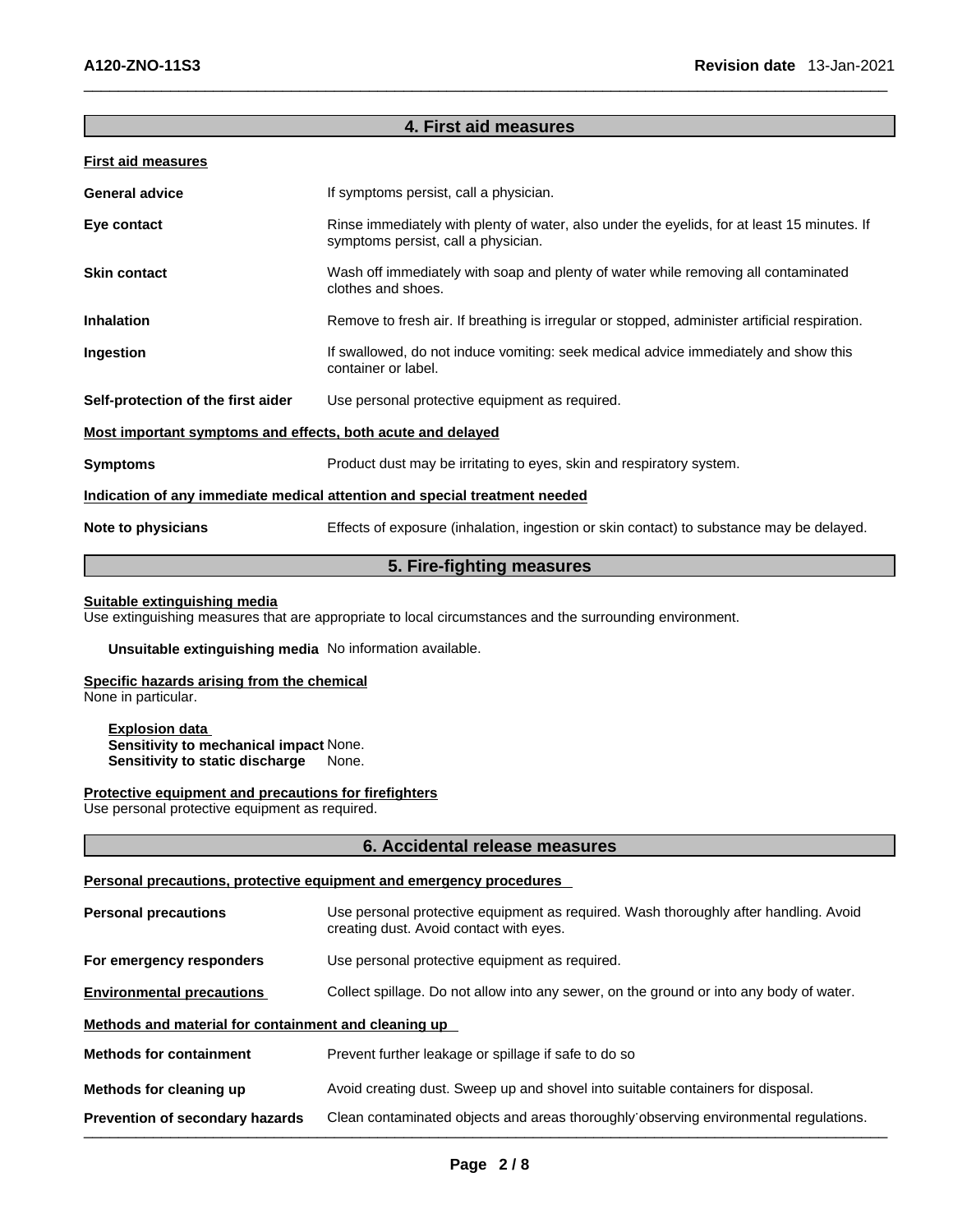| 7. Handling and Storage                                      |                                                                                                                                    |  |
|--------------------------------------------------------------|------------------------------------------------------------------------------------------------------------------------------------|--|
| Precautions for safe handling                                |                                                                                                                                    |  |
| Advice on safe handling                                      | Avoid creating dust. Use only in well-ventilated areas. Avoid contact with eyes. Use<br>personal protective equipment as required. |  |
| Conditions for safe storage, including any incompatibilities |                                                                                                                                    |  |
| <b>Storage conditions</b>                                    | Keep container tightly closed in a dry and well-ventilated place. Store at ambient conditions.                                     |  |
| Incompatible materials                                       | Strong oxidizing agents. Strong acids.                                                                                             |  |

# **8. Exposure Controls/Personal Protection**

## **Control parameters**

**Exposure guidelines** .

| Chemical Name                    | <b>ACGIH TLV</b>                   | <b>OSHA PEL</b>                          | <b>NIOSH IDLH</b>                     |
|----------------------------------|------------------------------------|------------------------------------------|---------------------------------------|
| Zinc Oxide                       | STEL: 10 $mq/m3$ respirable        | TWA: $5 \text{ mg/m}^3$ fume             | IDLH: $500 \text{ mg/m}^3$            |
|                                  | particulate matter                 | TWA: 15 $mq/m3$ total dust               | Ceiling: $15 \text{ mg/m}^3$ dust     |
|                                  | TWA: $2 \text{ mg/m}^3$ respirable | TWA: $5 \text{ mg/m}^3$ respirable       | TWA: $5 \text{ mg/m}^3$ dust and fume |
|                                  | particulate matter                 | fraction                                 | STEL: $10 \text{ mg/m}^3$ fume        |
|                                  |                                    | (vacated) TWA: $5 \text{ mg/m}^3$ fume   |                                       |
|                                  |                                    | (vacated) TWA: $10 \text{ mg/m}^3$ total |                                       |
|                                  |                                    | dust                                     |                                       |
|                                  |                                    | (vacated) TWA: $5 \text{ mg/m}^3$        |                                       |
|                                  |                                    | respirable fraction                      |                                       |
|                                  |                                    | (vacated) STEL: $10 \text{ mg/m}^3$ fume |                                       |
| Appropriate engineering controls |                                    |                                          |                                       |

| <b>Engineering controls</b>    | Ensure adequate ventilation, especially in confined areas.                |  |
|--------------------------------|---------------------------------------------------------------------------|--|
|                                | Individual protection measures, such as personal protective equipment     |  |
| <b>Eye/face protection</b>     | Wear safety glasses with side shields (or goggles).                       |  |
| Skin and body protection       | Wear protective gloves and protective clothing.                           |  |
| <b>Respiratory protection</b>  | In case of insufficient ventilation, wear suitable respiratory equipment. |  |
| General hygiene considerations | Handle in accordance with good industrial hygiene and safety practice.    |  |

# **9. Physical and Chemical Properties**

# **Information on basic physical and chemical properties**

| <b>Physical state</b><br>Appearance<br><b>Color</b>     | Solid<br>Powder<br>White | Odor<br><b>Odor threshold</b>                                            | Characteristic<br>No information available |
|---------------------------------------------------------|--------------------------|--------------------------------------------------------------------------|--------------------------------------------|
| <b>Property</b><br>pH<br>Melting point / freezing point | Values                   | <b>Remarks</b> •<br>No information available<br>No information available |                                            |

**Boiling point / boiling range No information available No information available Flash point Provided Provided Provided No information available** 

 $\_$  ,  $\_$  ,  $\_$  ,  $\_$  ,  $\_$  ,  $\_$  ,  $\_$  ,  $\_$  ,  $\_$  ,  $\_$  ,  $\_$  ,  $\_$  ,  $\_$  ,  $\_$  ,  $\_$  ,  $\_$  ,  $\_$  ,  $\_$  ,  $\_$  ,  $\_$  ,  $\_$  ,  $\_$  ,  $\_$  ,  $\_$  ,  $\_$  ,  $\_$  ,  $\_$  ,  $\_$  ,  $\_$  ,  $\_$  ,  $\_$  ,  $\_$  ,  $\_$  ,  $\_$  ,  $\_$  ,  $\_$  ,  $\_$  , **Page 3 / 8**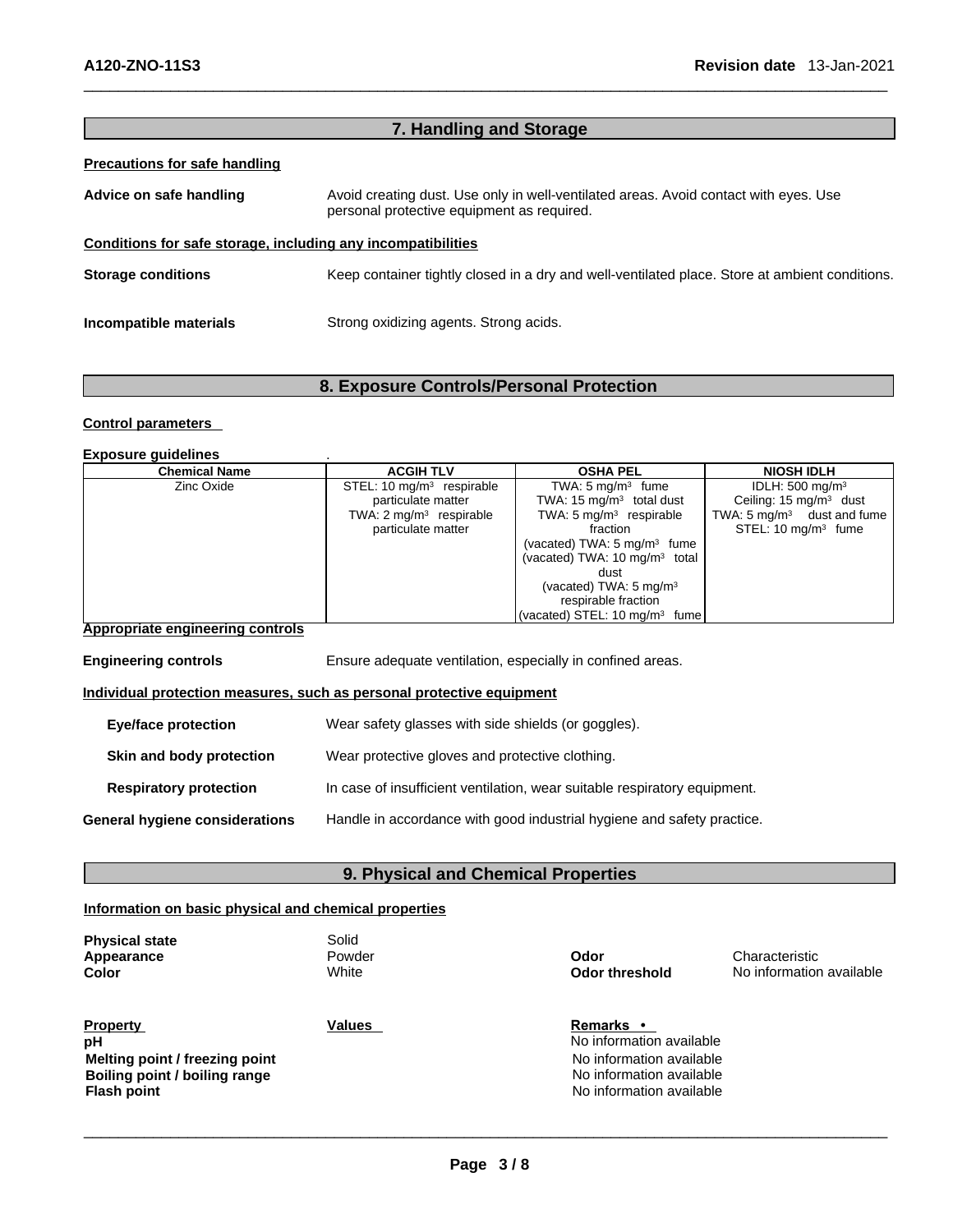| <b>Evaporation rate</b><br>Flammability (solid, gas)<br>Flammability limit in air<br><b>Upper flammability limit</b> | No information available<br>No information available<br>No information available |
|----------------------------------------------------------------------------------------------------------------------|----------------------------------------------------------------------------------|
| Lower flammability limit                                                                                             | No information available                                                         |
| Vapor pressure                                                                                                       | No information available                                                         |
| Vapor density                                                                                                        | No information available                                                         |
| <b>Specific gravity</b>                                                                                              | No information available                                                         |
| <b>Water solubility</b>                                                                                              | Insoluble in water                                                               |
| Solubility in other solvents                                                                                         | No information available                                                         |
| <b>Partition coefficient</b>                                                                                         | No information available                                                         |
| <b>Autoignition temperature</b>                                                                                      | No information available                                                         |
| <b>Decomposition temperature</b>                                                                                     | No information available                                                         |
| <b>Kinematic viscosity</b>                                                                                           | No information available                                                         |
| <b>Dynamic viscosity</b>                                                                                             | No information available                                                         |
| <b>Explosive properties</b>                                                                                          | No information available                                                         |
| <b>Oxidizing properties</b>                                                                                          | No information available                                                         |
| <b>Other Information</b>                                                                                             |                                                                                  |
| Softening point                                                                                                      | No information available                                                         |
| <b>Molecular weight</b>                                                                                              | No information available                                                         |
| VOC content (%)                                                                                                      | No information available                                                         |

**No information available** 

# **10. Stability and Reactivity**

**Reactivity**  No data available

## **Chemical stability**

Stable under normal conditions.

#### **Possibility of hazardous reactions**

**Density Density No information available**<br> **Bulk density No information available** 

None under normal processing.

**Hazardous polymerization** Hazardous polymerization does not occur.

#### **Conditions to avoid** None known.

**Incompatible materials** Strong oxidizing agents. Strong acids.

#### **Hazardous decomposition products**

None known.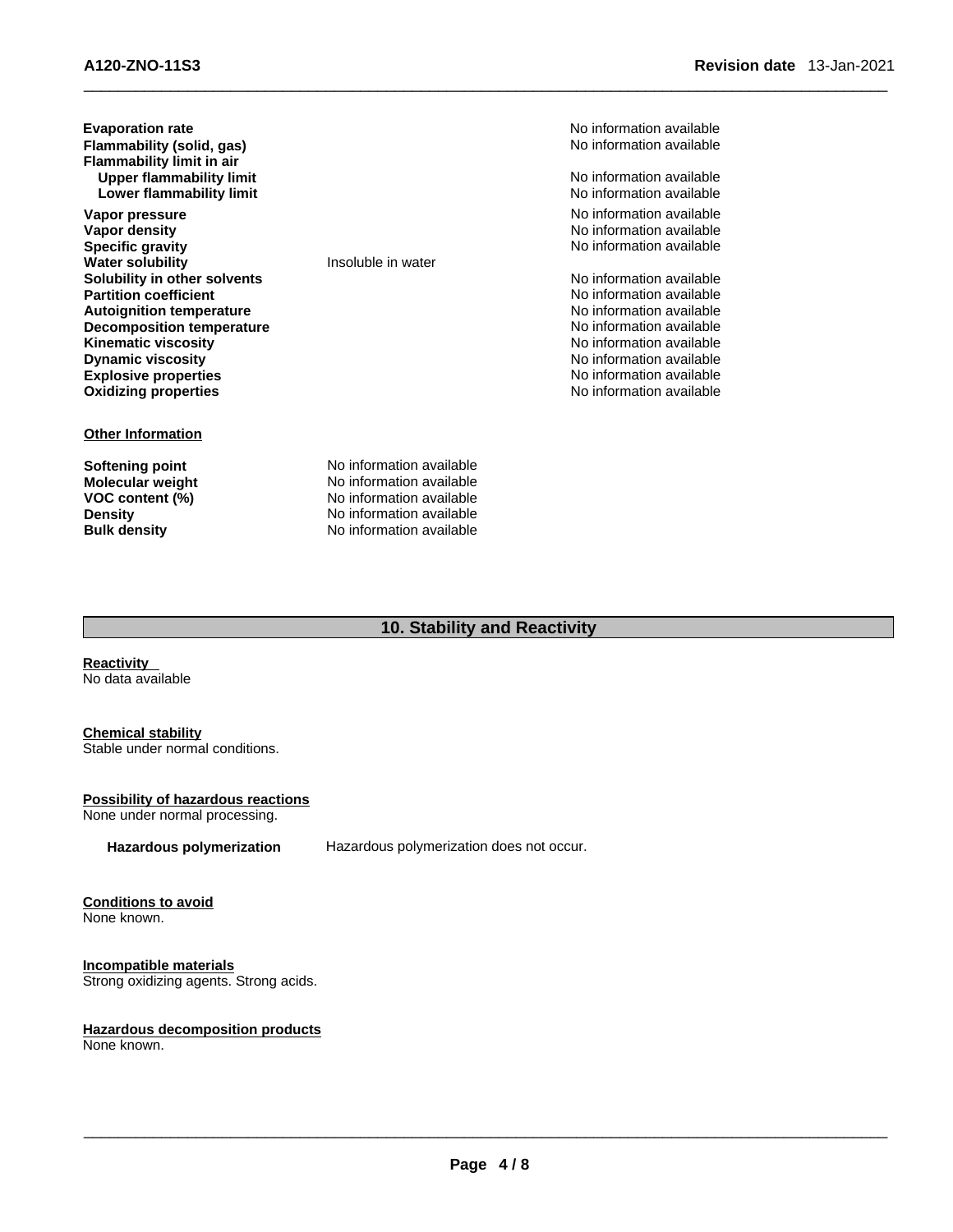# **11. Toxicological Information**

# **Information on likely routes of exposure**

| <b>Product information</b> |                    |  |
|----------------------------|--------------------|--|
| <b>Inhalation</b>          | No data available. |  |
| Eye contact                | No data available. |  |
| <b>Skin contact</b>        | No data available. |  |
| Ingestion                  | No data available. |  |

## **Component information**

| <b>Chemical Name</b>    | Oral LD50                                 | <b>Dermal LD50</b>      | .C50<br>Inhalatior |
|-------------------------|-------------------------------------------|-------------------------|--------------------|
| Zinc Oxide              | 5000<br>Rat<br>ma/kc                      | (Rat)<br>∩∩∩<br>) ma/ka |                    |
| Triethoxycaprylylsilane | Rat<br>0.000<br>uL/kc<br><b>0060</b><br>- |                         |                    |

### **Information on toxicological effects**

**Symptoms** No information available.

# **Delayed and immediate effects as well as chronic effects from short and long-term exposure**

| <b>Skin corrosion/irritation</b>  | No information available.                                                                 |
|-----------------------------------|-------------------------------------------------------------------------------------------|
| Serious eye damage/eye irritation | No information available.                                                                 |
| <b>Irritation</b>                 | No information available.                                                                 |
| <b>Corrosivity</b>                | No information available.                                                                 |
| <b>Sensitization</b>              | No information available.                                                                 |
| Germ cell mutagenicity            | No information available.                                                                 |
| Carcinogenicity                   | This product does not contain any carcinogens or potential carcinogens as listed by OSHA, |
|                                   | IARC or NTP.                                                                              |
| <b>Reproductive toxicity</b>      | No information available.                                                                 |
| <b>Developmental toxicity</b>     | No information available.                                                                 |
| Teratogenicity                    | No information available.                                                                 |
| <b>STOT - single exposure</b>     | No information available.                                                                 |
| <b>STOT - repeated exposure</b>   | No information available.                                                                 |
| <b>Aspiration hazard</b>          | No information available.                                                                 |

# **12. Ecological Information**

# **Ecotoxicity**

Very toxic to aquatic life with long lasting effects

| <b>Chemical Name</b>    | Algae/aguatic plants | Fish                            | Crustacea |
|-------------------------|----------------------|---------------------------------|-----------|
| Zinc Oxide              | IC50 (72h) < 1ma/l   | LC50 (96h) < 1ma/l              |           |
| Triethoxycaprylylsilane |                      | 0.055: 96 h Oncorhynchus mykiss |           |
|                         |                      | mg/L LC50 flow-through          |           |

#### **Persistence and degradability**

No information available.

#### **Bioaccumulation**

No information available.

## **Other adverse effects** No information available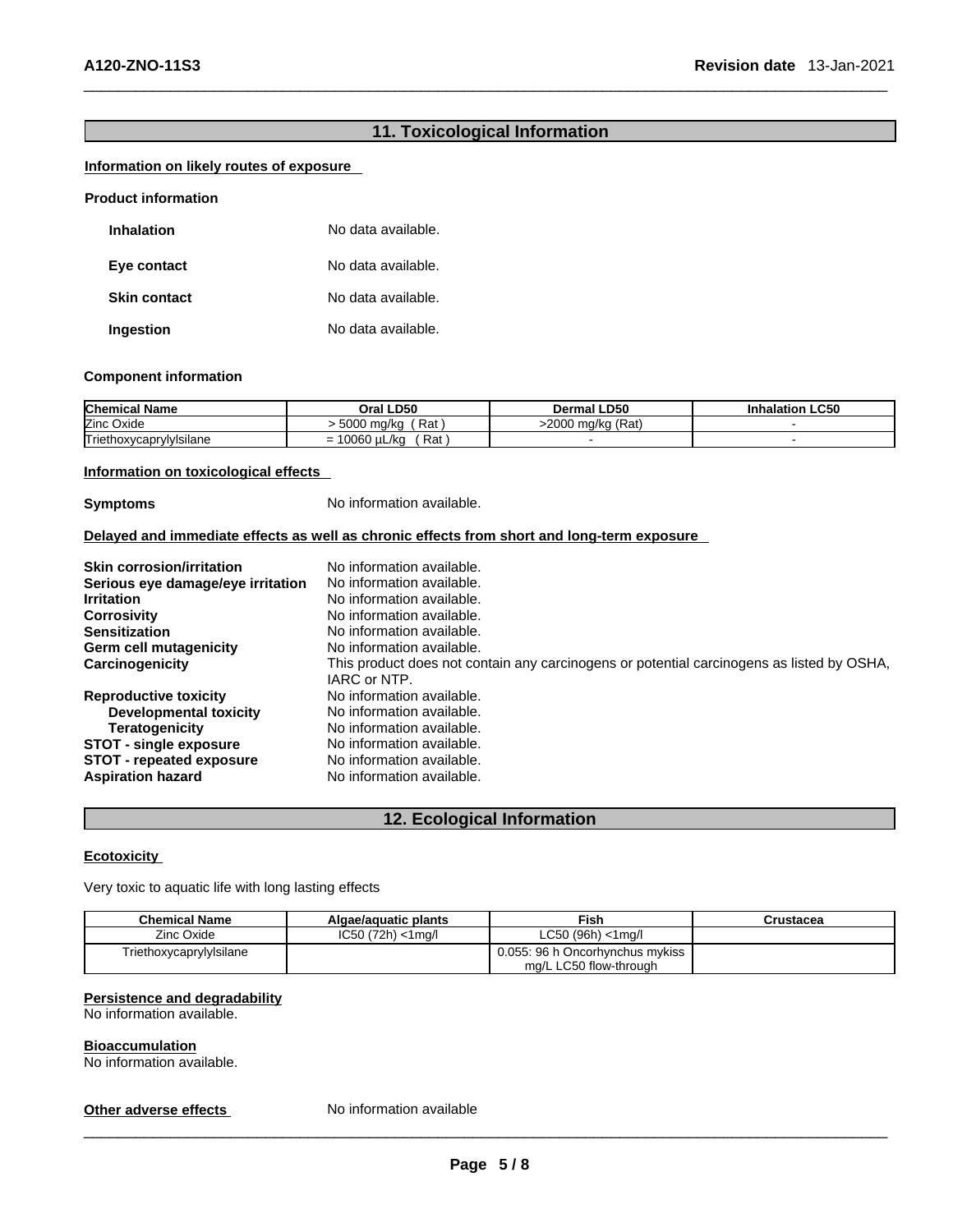# **13. Disposal Considerations**

# **Waste treatment methods**

| Disposal of wastes            | Disposal should be in accordance with applicable regional, national and local laws and<br>regulations. |
|-------------------------------|--------------------------------------------------------------------------------------------------------|
| <b>Contaminated packaging</b> | Disposal should be in accordance with applicable regional, national and local laws and<br>regulations. |

This product contains one or more substances that are listed with the State of California as a hazardous waste.

| Name<br>Chemical   | $\blacksquare$<br>California<br>⊦ Status<br>Waste<br>Hazardous |
|--------------------|----------------------------------------------------------------|
| -<br>Oxide<br>∠ınc | oxic                                                           |

# **14. Transport Information**

| Note:                                                                                                                     | For single packaging and combination packaging containing inner packaging with<br>dangerous goods $> 5L$ for liquids or $> 5kg$ for solids:                                                        |
|---------------------------------------------------------------------------------------------------------------------------|----------------------------------------------------------------------------------------------------------------------------------------------------------------------------------------------------|
| <b>DOT</b><br>Proper shipping name<br><b>Hazard class</b><br><b>Packing group</b>                                         | 3077 - Environmentally hazardous substances, solid, n.o.s (Zinc Oxide)<br>9<br>III                                                                                                                 |
| ICAO (air)<br>UN/ID no<br>Proper shipping name<br><b>Hazard class</b><br><b>Packing group</b>                             | 3077<br>3077 - Environmentally hazardous substances, solid, n.o.s (Zinc Oxide)<br>9<br>III                                                                                                         |
| IATA<br>UN/ID no<br>Proper shipping name<br><b>Hazard class</b><br><b>Packing group</b>                                   | 3077<br>3077 - Environmentally hazardous substances, solid, n.o.s (Zinc Oxide)<br>9<br>Ш                                                                                                           |
| <b>IMDG</b><br>UN/ID no<br>Proper shipping name<br><b>Hazard class</b><br><b>Packing group</b><br><b>Marine pollutant</b> | 3077<br>3077 - Environmentally hazardous substances, solid, n.o.s (Zinc Oxide)<br>9<br>Ш<br>This product contains a chemical which is listed as a marine pollutant according to<br><b>IMDG/IMO</b> |
| <b>RID</b><br>UN/ID no<br>Proper shipping name<br><b>Hazard class</b><br><b>Packing group</b>                             | 3077<br>3077 - Environmentally hazardous substances, solid, n.o.s (Zinc Oxide)<br>9<br>III                                                                                                         |
| <b>ADR</b><br>UN/ID no<br>Proper shipping name<br><b>Hazard class</b><br><b>Packing group</b>                             | 3077<br>3077 - Environmentally hazardous substances, solid, n.o.s (Zinc Oxide)<br>9<br>Ш                                                                                                           |

 $\_$  ,  $\_$  ,  $\_$  ,  $\_$  ,  $\_$  ,  $\_$  ,  $\_$  ,  $\_$  ,  $\_$  ,  $\_$  ,  $\_$  ,  $\_$  ,  $\_$  ,  $\_$  ,  $\_$  ,  $\_$  ,  $\_$  ,  $\_$  ,  $\_$  ,  $\_$  ,  $\_$  ,  $\_$  ,  $\_$  ,  $\_$  ,  $\_$  ,  $\_$  ,  $\_$  ,  $\_$  ,  $\_$  ,  $\_$  ,  $\_$  ,  $\_$  ,  $\_$  ,  $\_$  ,  $\_$  ,  $\_$  ,  $\_$  ,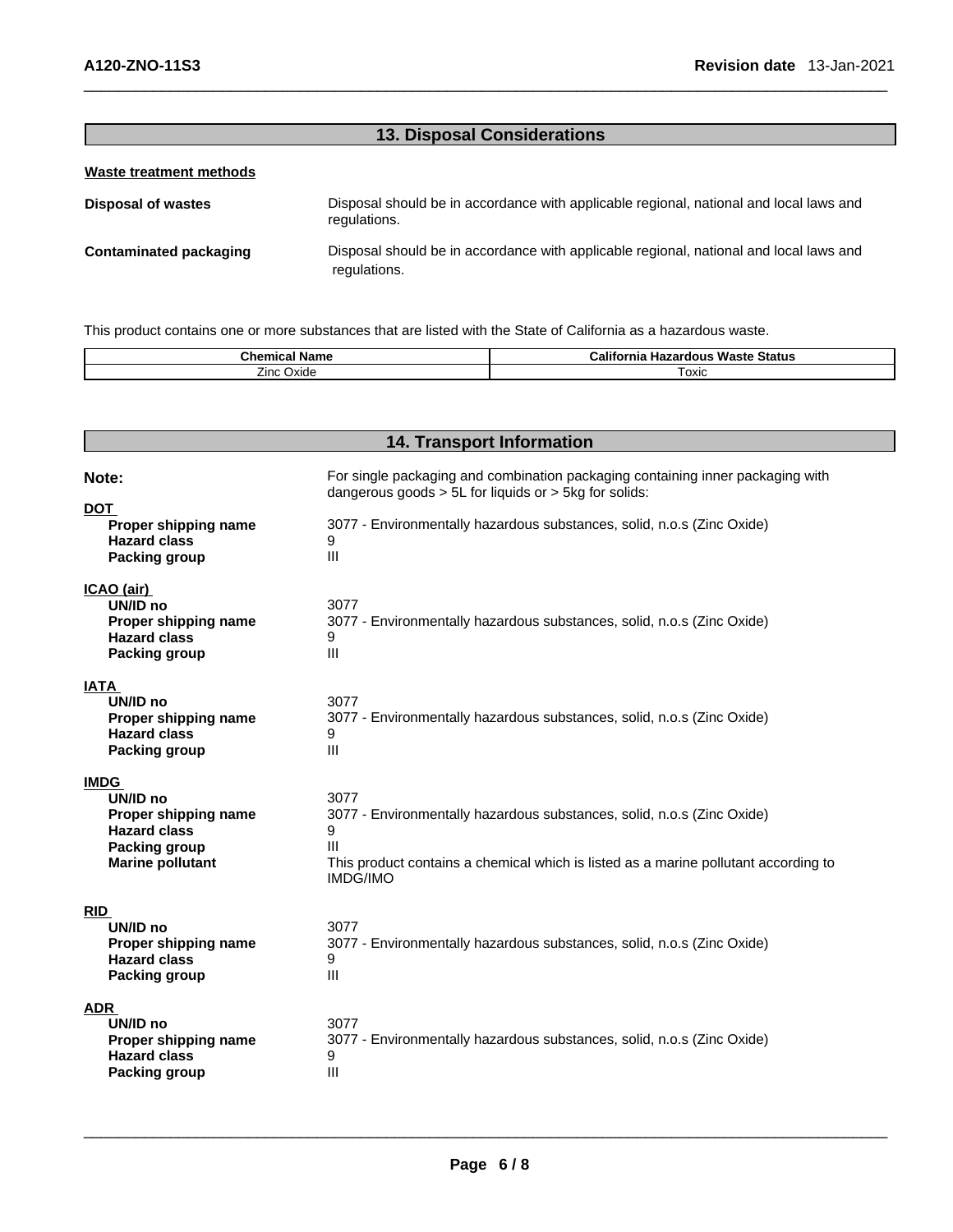# **15. Regulatory information**

| Complies |
|----------|
| Complies |
| Complies |
| Complies |
| Complies |
| Complies |
| Complies |
| Complies |
|          |

#### **Legend:**

**TSCA** - United States Toxic Substances Control Act Section 8(b) Inventory

**DSL/NDSL** - Canadian Domestic Substances List/Non-Domestic Substances List

 **EINECS/ELINCS** - European Inventory of Existing Chemical Substances/European List of Notified Chemical Substances

**ENCS** - Japan Existing and New Chemical Substances

**IECSC** - China Inventory of Existing Chemical Substances

**KECL** - Korean Existing and Evaluated Chemical Substances

**PICCS** - Philippines Inventory of Chemicals and Chemical Substances

**AICS** - Australian Inventory of Chemical Substances

#### **US Federal Regulations**

### **SARA 313**

Section 313 of Title III of the Superfund Amendments and Reauthorization Act of 1986 (SARA). This product does not contain any chemicals which are subject to the reporting requirements of the Act and Title 40 of the Code of Federal Regulations, Part 372

#### **SARA 311/312 Hazard Categories**

| <b>Acute Health Hazard</b>        | N٥ |  |
|-----------------------------------|----|--|
| <b>Chronic Health Hazard</b>      | N٥ |  |
| Fire Hazard                       | N٥ |  |
| Sudden release of pressure hazard | N٥ |  |
| <b>Reactive Hazard</b>            | N٥ |  |

### **CWA** (Clean Water Act)

This product contains the following substances which are regulated pollutants pursuant to the Clean Water Act (40 CFR 122.21 and 40 CFR 122.42)

| <b>Chemical Name</b> | <b>CWA - Reportable</b><br>Quantities | <b>CWA - Toxic Pollutants</b> | <b>CWA - Priority Pollutants</b> | <b>CWA - Hazardous</b><br>Substances |
|----------------------|---------------------------------------|-------------------------------|----------------------------------|--------------------------------------|
| Zinc Oxide           |                                       |                               |                                  |                                      |

#### **CERCLA**

This material, as supplied, does not contain any substances regulated as hazardous substances under the Comprehensive Environmental Response Compensation and Liability Act (CERCLA) (40 CFR 302) or the Superfund Amendments and Reauthorization Act (SARA) (40 CFR 355). There may be specific reporting requirements at the local, regional, or state level pertaining to releases of this material

# **US State Regulations**

# **California Proposition 65**

This product does not contain any Proposition 65 chemicals

#### **U.S. State Right-to-Know Regulations**

This product may contain substances regulated by state right-to-know regulations

| Chemical<br><b>Name</b> | <b>New</b><br>Jersev | BGW | ∵'vani∝<br>$\sim$ |
|-------------------------|----------------------|-----|-------------------|
| <b>Zinc Oxide</b>       |                      |     |                   |
|                         |                      |     |                   |